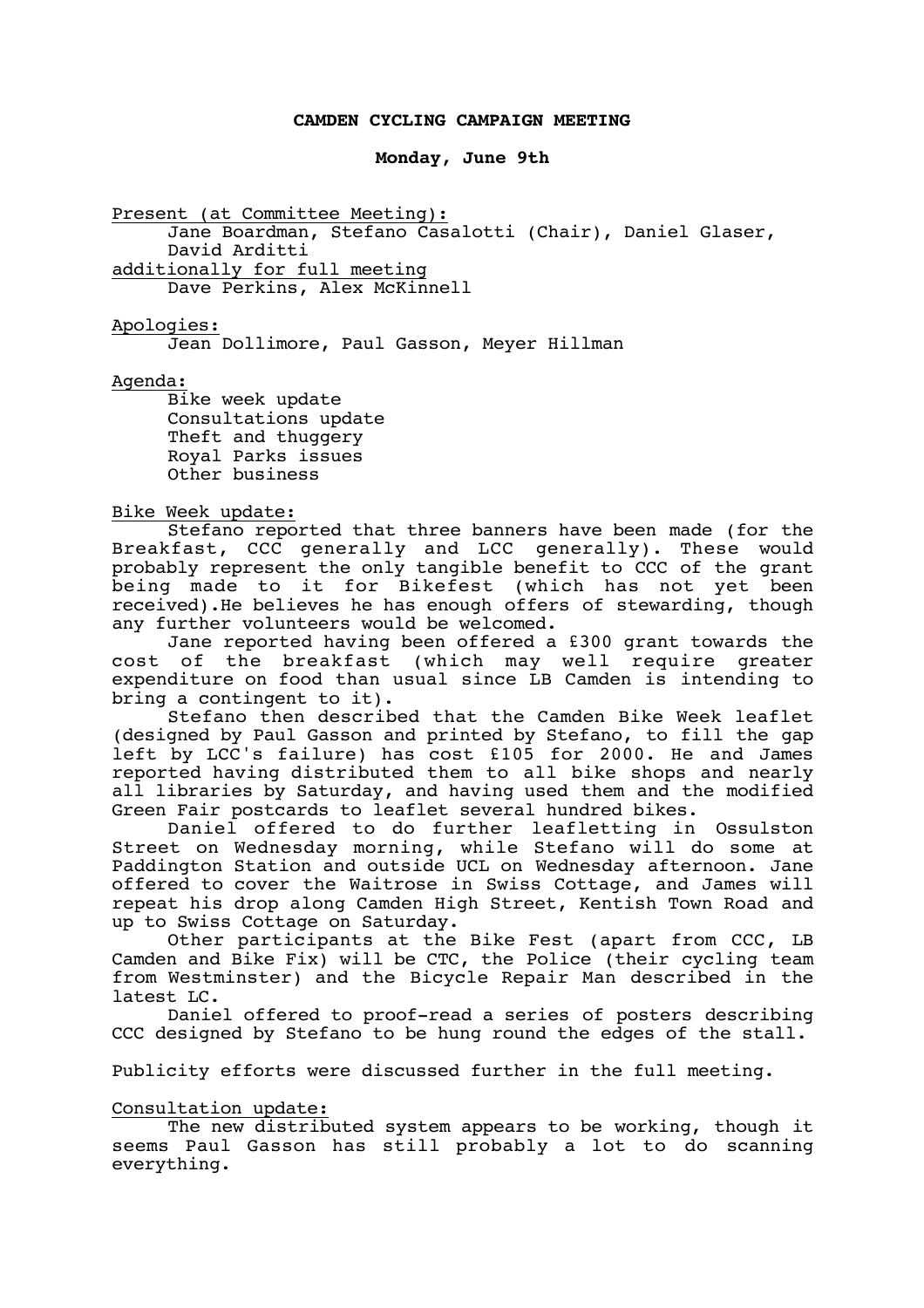Stefano reported a problem with the post: one of the consultations forwarded to him having never arrived.

It was agreed that all completing consultation response questionnaires on behalf of CCC should use Paul Gasson's address.

Detailed consideration of three schemes currently up for consultation was deferred to the full meeting.

James also raised the point that CCC should send a deputation of support to the Environment sub-group meeting on June 17th when the officer report on the eastwards extension to the SSL is due to be voted on. David agreed to offer moral support to this deputation, and James thought he would probably end up writing it.

### Theft and thuggery:

Daniel described the situation apropos bike theft in Queen Square in pretty gruesome terms, making the point that really the only chance of combatting it is through the Sector Teams. He did report though that the Police are more responsive to calls on this subject perhaps than they used to be.

He again encouraged everyone to log incidents onto the police website.

It was agreed that, despite Paul Gasson's misgivings, the opportunity to follow up last week's CNJ story about Peter Cumming with letters about bike theft (especially in view of Jane Roberts' experience) should be taken; letters should aim to be clear as to what remedial action is needed.

## Royal Parks:

Stefano (who volunteered to be the Camden representative on the LCC group trying to open further cycling opportunities in Royal parks) reported having been asked to ensure that some senior LB Camden member writes to the Parks asking for cycle facilities to be improved. He wasn't quite clear how he is supposed to achieve this.

He also reported having been approached by T2000 to join in efforts to improve traffic conditions on the Outer Circle. Several people present had senses of déja vue at these remarks, ans opined that history (given the recent Kensington Gardens successes) would more favour efforts to open the park to cycling than to reduce traffic on the Outer Circle. Stefano will follow up both lines, with he and Daniel intending to attend a meeting with T2000. Cyril Cannon is to be kept informed.

Full meeting:

#### Bike Week again:

Dave offered to take a wadge of leaflets to hand out on his way to work.

James was asked to find some yellow reflective jackets for Bike Fest stewards.

James was also asked to include the Bike Fest stewards in the meal vouchers scheme being organised for the Green fair.

Consultations: